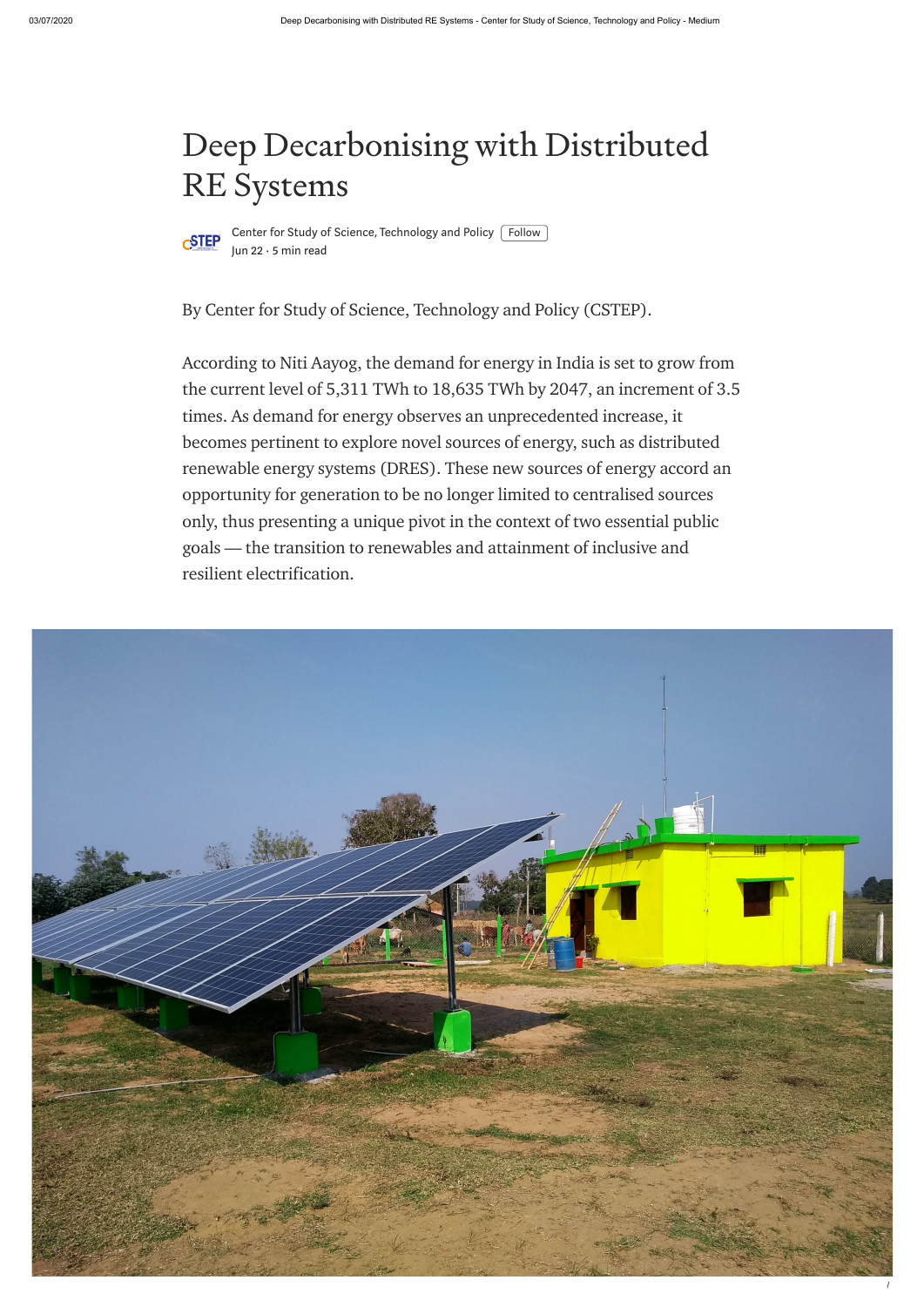/

## *Distributed Renewable Energy Systems (DRES)*

At a time when growing energy needs are met by shortages and price spikes, it is only prudent to facilitate the generation of electricity in a distributed manner — wherein energy is consumed at (or near) the point of generation. India Energy Transformation Platform (IETP), a group of experts constituted to discuss and explore opportunities for decarbonisation of energy, framed an intervention mechanism predicated on a few transformative DRES. These DRES can be focused upon and implemented in different scenarios, depending on the needs and capabilities of the same. However, it is clear that for the decarbonisation potential that these DRES offer to be fully realised, prospective policy needs to pave the way. Presently, the government has recognised the viability and importance of only a handful amongst the technologies identified by IETP, such as solar pumps in agriculture and solar rooftop on buildings.

## *Current Policy*

Firstly, the Pradhan Mantri Kisan Urja Suraksha Utthan Mahabhiyan (PM-KUSUM), a government scheme implemented for provisioning of solar pumps and setting up of solar plants on barren land, recently witnessed an infusion of funds from the 2020 [budget](https://www.indiabudget.gov.in/doc/eb/sbe70.pdf) when its mandate was increased to cover an additional 20 lakh farmers. Though the scheme provides for selling back of energy to the grid at notified prices, it seems to be myopic in light of the entrepreneurial opportunities that can be developed. Distributed energy trading platforms wherein prosumers can buy/sell to each other will help create the mechanism for incentivising solar pumps and plants. The benefits of this are multifaceted, from financial empowerment of rural communities to electrification of remote areas with solar pumps alone having the potential to power 22% of India's agricultural energy needs by 2050 — in toto facilitating human development and decarbonisation of energy.

Secondly, within the policy framework for solar rooftops, the latent potential of residential, commercial, and industrial buildings is yet to be exploited. Currently, 90% of the total solar power production comes from ground-mounted installations (mostly large scale IPPs or Solar Parks), which shows the underdeveloped state of distributed solar power generation systems. If developed in the right manner, solar rooftops have the potential to support up to 40% of the building [electricity](http://ietp.in/wp-content/uploads/2020/04/IETP-PB-Distribited-Energy-Systems.pdf) demand by 2050.

Amongst the other distributed technologies being topically discussed currently, there is a significant potential for distributed storage. In particular, the governmental approach in the case of lithium-ion batteries must be revisited. Presently, schemes only focus on subsidisation. In order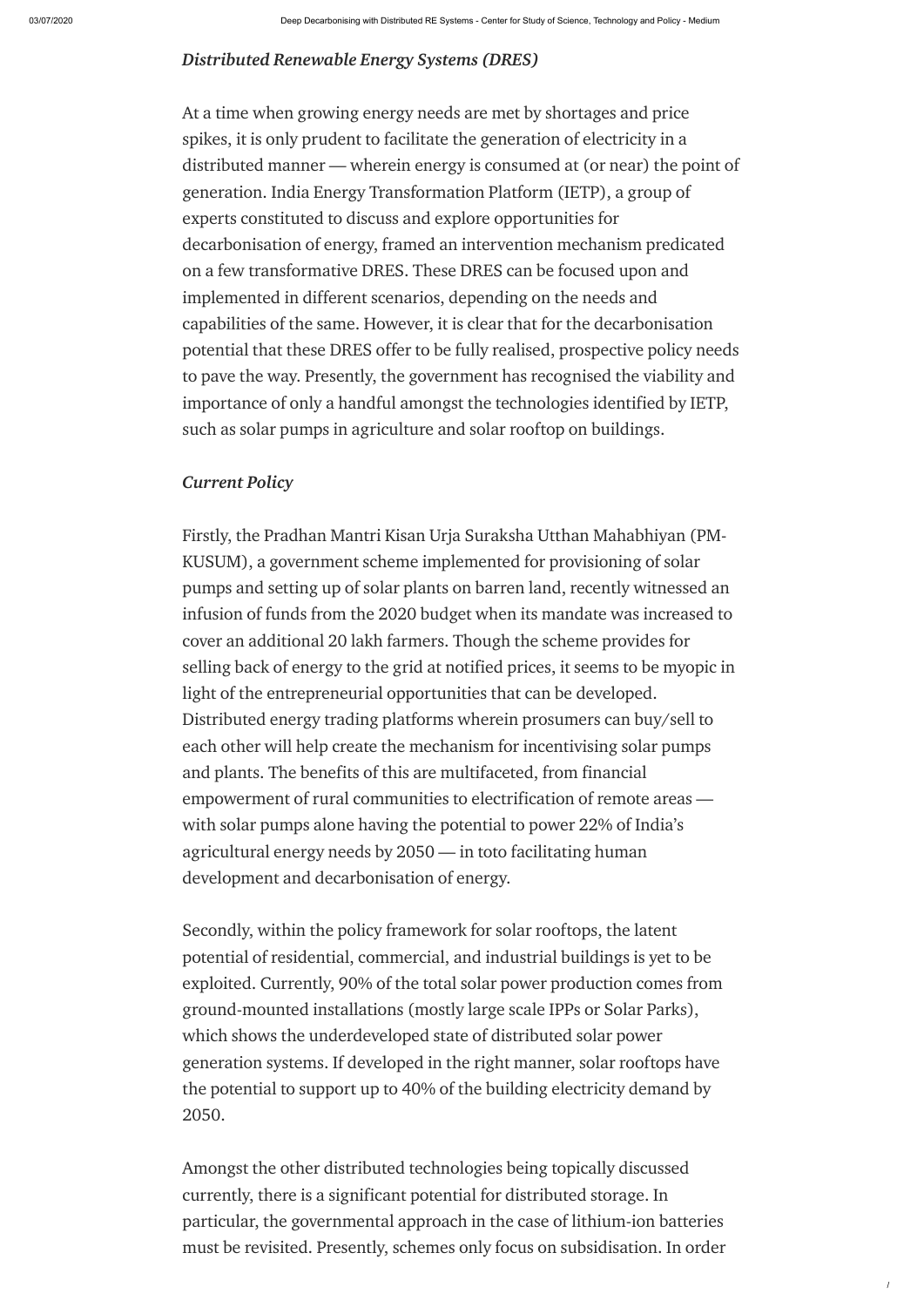/

to swiftly enter the next phase of Electric Vehicles (EVs)– which will be built with solid-state lithium-ion batteries — a deliberate shift towards R&D is imperative. Intervention in this area must also assign adequate weightage to the development of upcoming mechanisms such as vehicle-to-grid systems. If this mechanism is developed appropriately, this can go a long way in ensuring that the EV potential of 4,000 billion passenger kilometers is achieved by 2050 — to elucidate the magnitude of the same, the kilometers traveled by the total vehicular traffic in Great Britain in 2018 was 528 billion [kilometres](https://www.racfoundation.org/motoring-faqs/mobility#a26).

## *Way forward*

The implementation of distributed systems of energy generation and storage can result in the accrual of a host of benefits, with carbon reduction being only one of them. Some of these benefits range from reduction in DISCOM losses due to a decrease in transmission infra related costs, better utilisation of land, financial empowerment, reduction in pollution, sectoral development, and so on. Sadly, it is clear that despite the best efforts at maximising renewables, fossil fuels like coal and gas would continue to be a fundamental source of energy in 2050. Carbon Capture and Sequestration technologies thus have a vital role to ensure pathways towards deep decarbonisation.

In light of this, policy must be framed in a prospective manner that takes into account not only current technological capabilities (solar rooftops, pumps, etc.) but also upcoming innovations and yet to be materialised ideas, to enable the transition to renewable sources of energy. For example, few nascent DRES (such as hydrogen-powered heavy commercial vehicles, metal-air batteries, and airborne wind energy systems) find no place in the extant policy framework. These must be developed to tend to critical areas that are desperate for enhancing carbon-neutral energy pathways, such as the commercial freight sector or the industrial sector. If patterns of energy consumption continue unhindered, under a business-as-usual approach, DRES will make up only 5% of the total energy supply by 2050, as against the possible 15%. The advent of the new decade and the enhanced ambition of India towards deep decarbonisation represent an opportune time to frame a holistic plan to maximise the role and scale of DRES thus establishing the building blocks for the country's energy security.

*About IETP: The India Energy Transformation Platform is an informal, independent, multi-stakeholder group of experts aiming to develop an informed narrative on India's strategies for meeting its Nationally Determined Contributions (NDCs) through non-linear, transformative solutions. This unique initiative hopes to ensure that India stays ahead of the curve and cements its leadership in the global transition to clean energy — even beyond 2030.*